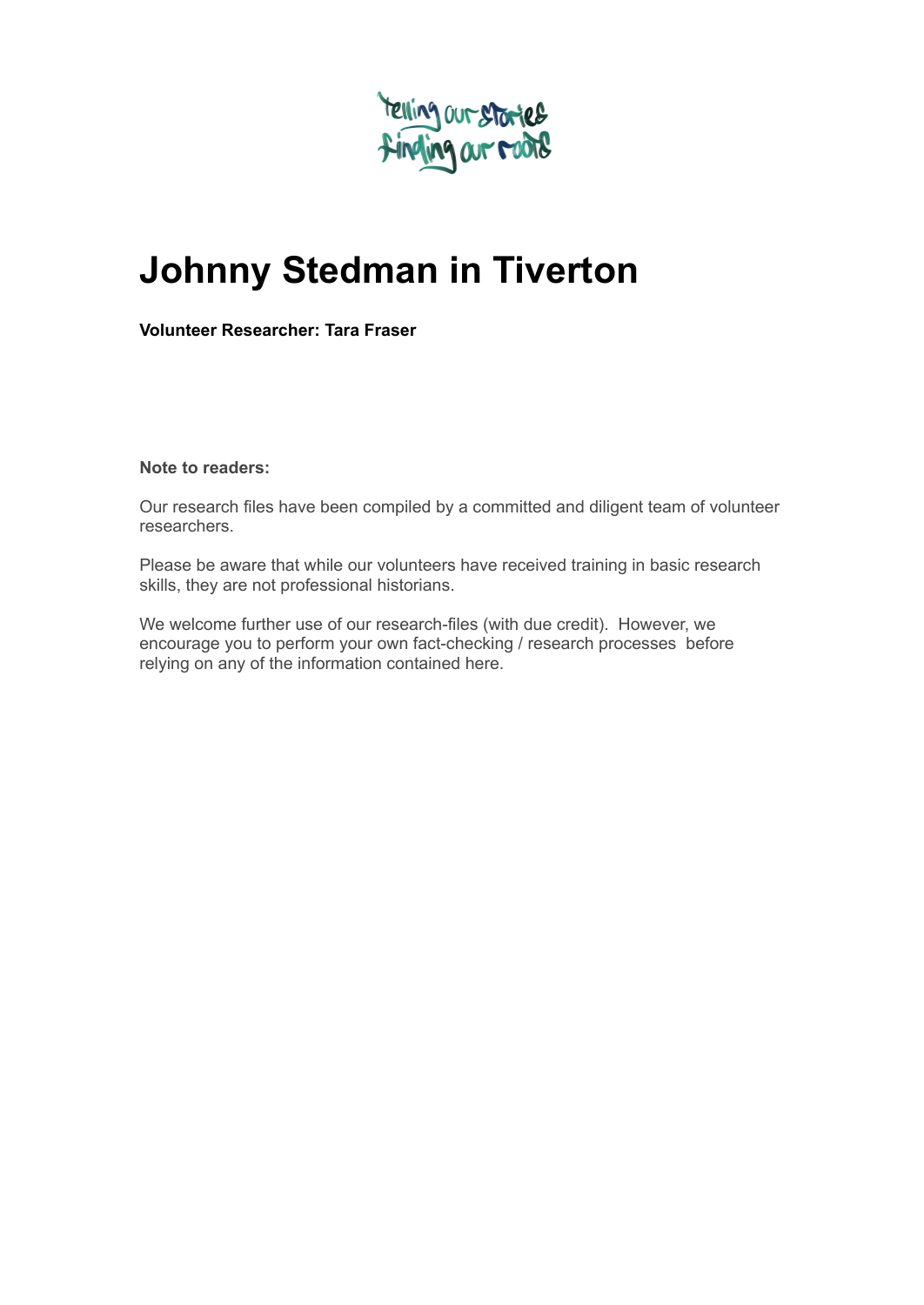

### **Project introduction**

*Enslaved people are not only connected to Tiverton's history through servitude and financial gain. There is also the story of Johnny Stedman, born in what is now the Republic of Suriname, to his enslaved mother Joanna, and his father John Gabriel Stedman, a Dutch soldier. Johnny was brought to Tiverton to live with his father and new stepmother after his mother, Joanna, died.*

*Tara discovered Johnny's story through his father's journal, which remains an important record of the 18 th century slave trade in Surinam in South America. Johnny's mother, Joanna, was an enslaved person of mixed African/Dutch ancestry. Her relationship with J.G. Stedman is detailed in his book The Narrative of a five years expedition against the Revolted Negroes of Surinam (1796).*

*Tara's research file unpicks Johnny's story, through a lengthy and careful reading of the diaries of Johnny's father, John Gabriel Stedman.*

#### **Research file**

In 1784 an 9 year old boy arrived in London after the long journey by sea from Surinam. Johnny Stedman's mother had died of poisoning on the plantation where he grew up. He was sent to London to be reunited with his father John Gabriel Stedman, a Scottish born Dutch soldier who had by then remarried a Dutch wife.

His mother was Joanna, a slave of mixed African/Dutch ancestry and her romance with JG Stedman is detailed in his book *The Narrative of a Five Years Expedition against the Revolted Negroes of Surinam* (1796) which was later used as evidence in support of the abolition of slavery.

The family moved to Henesley House in Tiverton 1785, and subsequently lived on Broad Lane in West Exe.

Johnny was sent to school in Tiverton, tutored by Francis Gloyns, while his step mother was busy with her own growing family. He learned bookkeeping and the violin as well as reading and writing. The apple of his father's eye, they went riding out on horseback to visit friends and sometimes got extremely drunk on rum. But his relationship with his step-mother was stormy: she gave him a black eye on at least one occasion and his father often had to intercede on his behalf.

John Gabriel was proud to be a well travelled man of the world:

April 22<sup>nd</sup>: " ..... Nibbs gives me a bottle of madeira, and tea, of 5 guineas *subscription for my journals, calls Johnny countryman, he being from Antigua, promises him protection, and gives him half a crown."*

**29th November 1785:** *"My family consists of 4 people only, yet 4 different nations, viz: Scotch, Dutch, English and American, - who all speak no less than 6 different languages. The people in Devonshire never swear, nor have I heard one speak ill of another during almost 9 months I have lived in it."*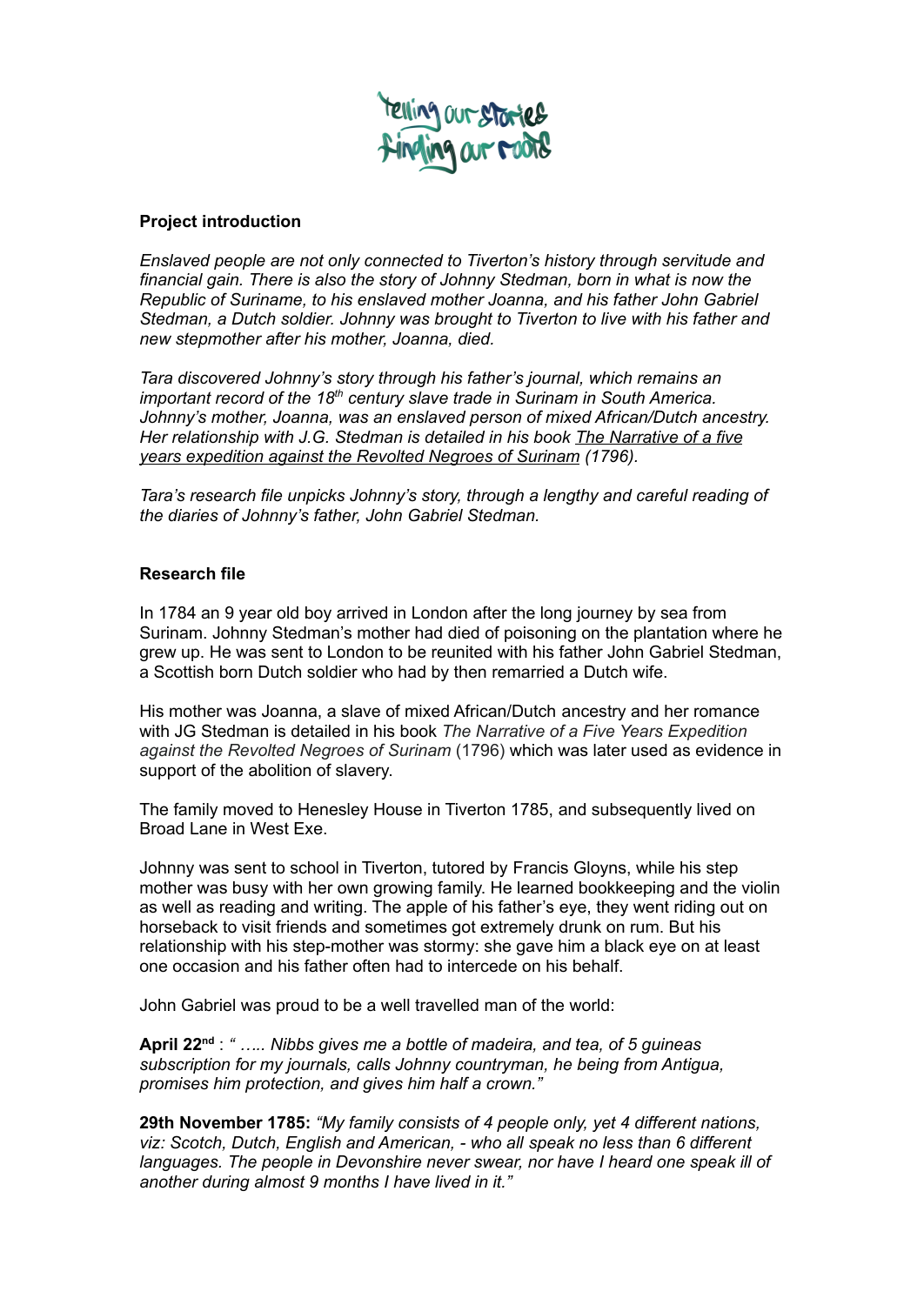

John Gabriel sought a post for his son in the British Navy at a very early age, possibly to avoid further family conflict and/or racial hostility at home. Johnny made 5 voyages before gaining a post as Midshipman on the 'Lizard' in 1789 at 20 shillings per month.

Stedman's diaries record:

**March 16 th** : *"dressed in full uniform, and gold laced hat, he goes and takes farewell from his friends in Tiverton."*

**March 17 th** : *"…I ..conduct John as far as Halberton, where he parts with a heavy heart for Miss Hobson"*

This is the last time his adoring father saw him. He was reportedly drowned at sea off the coast of Jamaica aged just 17. There is no trace in the Navy or civil records of the trial of two crew members his father refers to in a letter of the time. A touching Elegy and the letter he wrote to Johnny, should he have succeeded him, were both widely published. JG Stedman was broken-hearted; his health began a slow decline and he died in Tiverton at the age of 52. He is buried in Bickleigh church yard.

Officially, here the tale of Midshipman Johnny Stedman ends.

Except for a little footnote. In the records of The Registrar General, of Spanish Town, Jamaica can be seen the following entry:

*"burial of John Stedman, late surgeon HMS York, 1801, Palisades, Port Royal"*

Could this be our Johnny Stedman of Tiverton, Devon? Did he survive the attempt to drown him, or had he staged his own death so as to escape his previous life? We can never know what might have driven him to such actions but it seems he chose to let his father believe he was lost at sea.

## **Notes**

Born: Midshipman John Stedman was born in Surinam on 27<sup>th</sup> November 1774

**Died:** supposed drowned off the coast of Jamaica February 1792

Mother born: in Surinam on 27<sup>th</sup> November 1774 His mother, Joanna was a slave, the daughter of a white plantation owner and enslaved African mother.

**Mother died:** Joanna died November 5<sup>th</sup> 1782 from the effects of poison in Surinam

**Father born:** John Gabriel Stedman, Scottish born soldier in the Dutch army.

Father remarried: At Maestrict, February 2<sup>nd</sup> 1782 Stedman married Adriana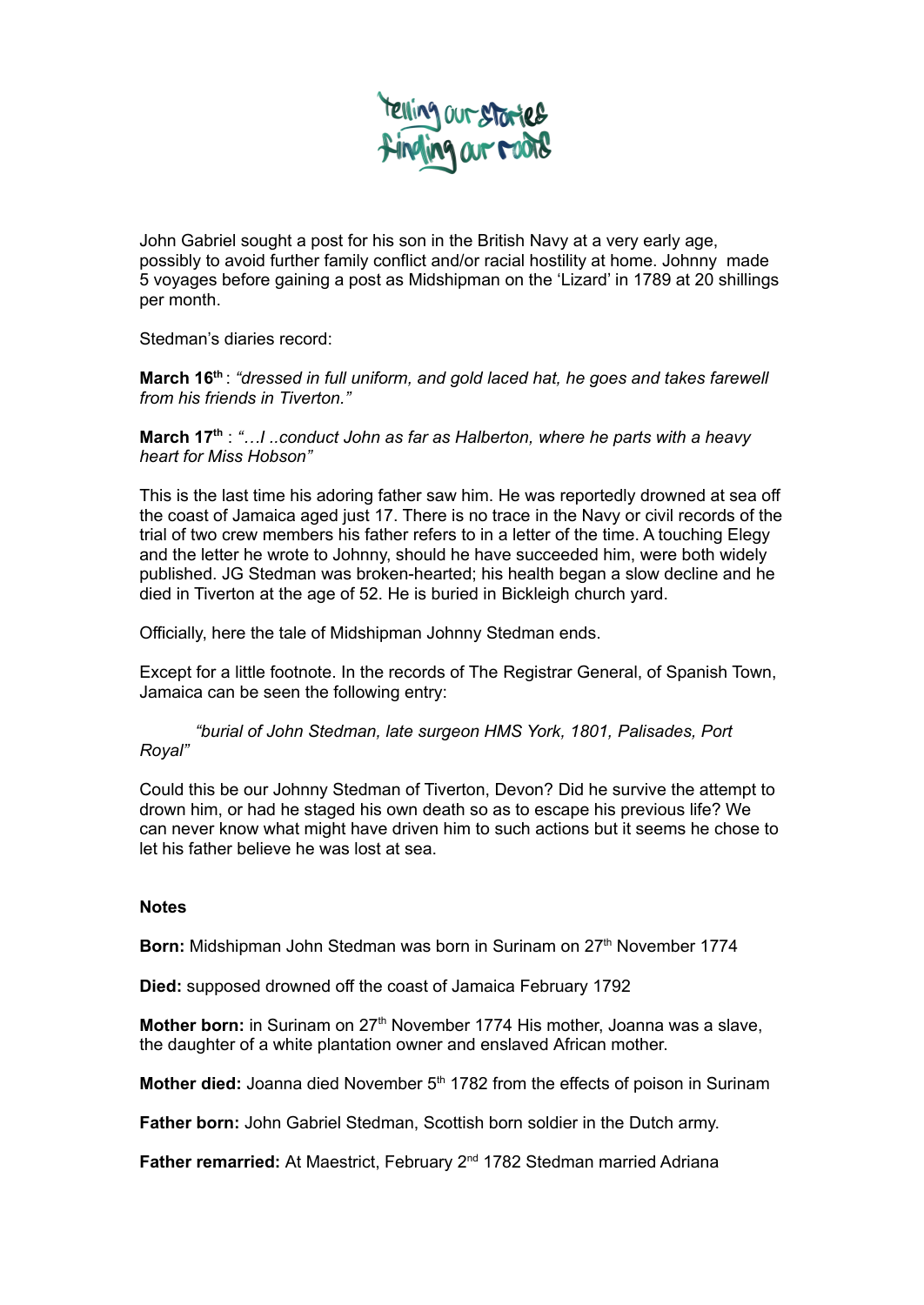

## **How old was Johnny when her arrived in the UK?** 8 or 9?

**Schooling:** In London, Soho Academy with Mr Baroes (1784), and then tutored by Francis Gloyns, Tiverton.

## **Notable dates and events as recorded in John Gabriel Stedman's diaries:**

In 1776 JG Stedman enters into a loan agreement to buy his wife Joanna and his son Johnny out of slavery. Alas, she died before he was able to raise the funds and in any case his diary and his published account of his time in Surinam do not match exactly. He had left Surinam and re-married before Joanna died.

Johnny drunk with rum 1784 (aged 9).

Stedman records Johnny's 10<sup>th</sup> birthday and dinner with various people where he has Johnny with him. He swallowed a pin and was very ill.

January 1<sup>st</sup> 1795 Johnny made George his brother a present of half a crown.

On Jan 31<sup>st</sup> 1785 Johnny goes to see a play, School for Scandal at Drury Lane.

April 4<sup>th</sup> 1785 JG Stedman's birthday, having moved to Tiverton to Henseley House they dine at the house for the first time and Johnny is put into boarding school on half pension. He goes every Sunday to church. By May 13<sup>th</sup> he is on vacation from school. They bake bread at home on May 14th and note 20 houses burned down that day.

September 25<sup>th</sup> Johnny gave his only penny to a boy... - generous.

On vacation again on 28<sup>th</sup> September.

On his 11<sup>th</sup> birthday he rides on horseback with his father and visits friends.

On 29th November 1785 JG Stedman records in his diary: "*My family consists of 4 people only, yet 4 different nations, viz: Scotch, Dutch, English and American, - who all speak no less than 6 different languages. The people in Devonshire never swear, nor have I heard one speak ill of another during almost 9 months I have lived in it." (*P.269 Diary)

Christmas that year Johnny very drunk.

Jan 3<sup>rd</sup> 1786 instructs Gloyns to make Johnny read 'letters of all handwriting".

Jan 27 th Johnny *"belongs to the Edgar under Capt. Adam Duncan".*

March 8<sup>th</sup> Johnny wins a prize at school for the best writing.

March 24<sup>th</sup> Diary records Johnny being very generous (again).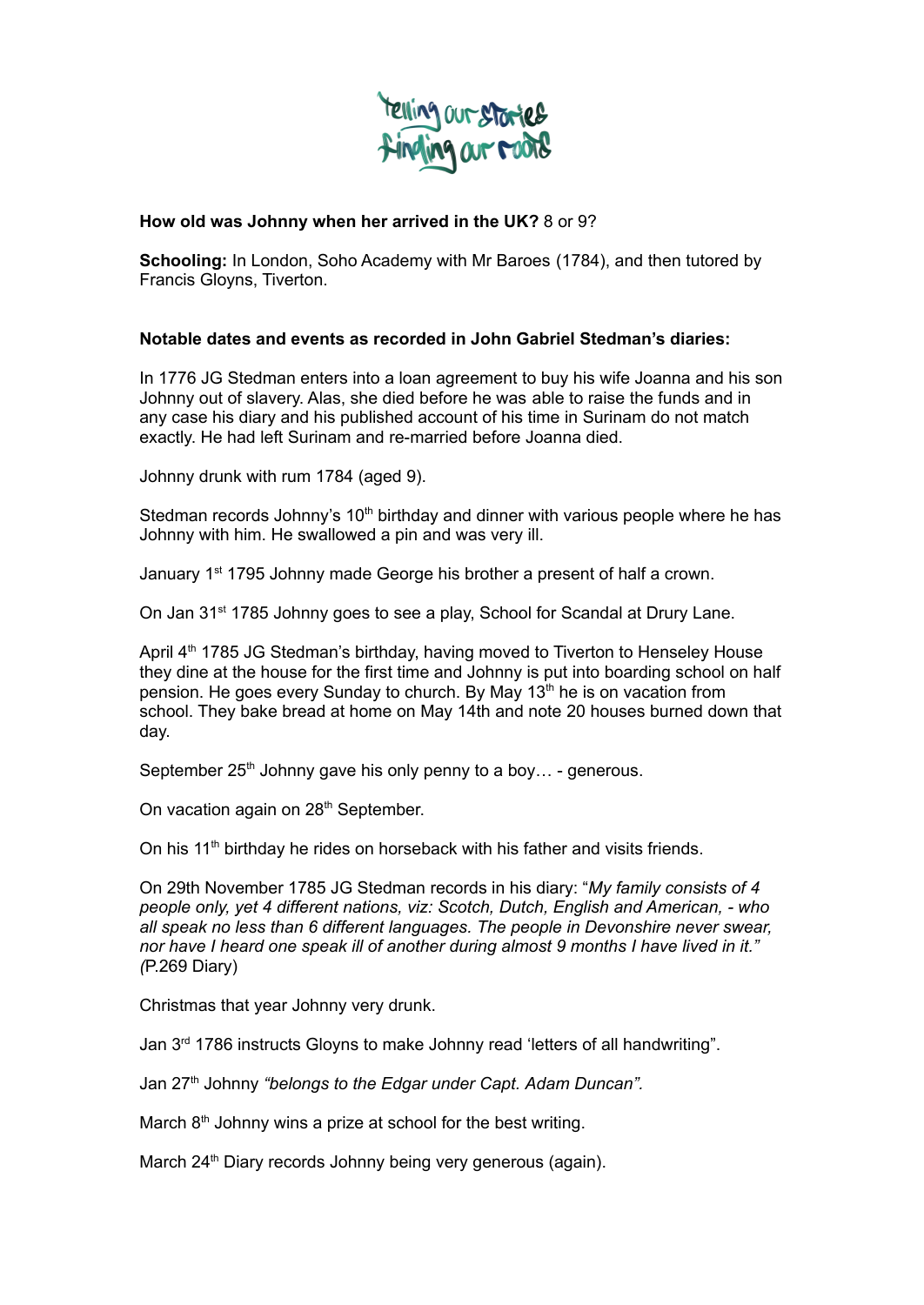

April 4<sup>th</sup> JG's birthday Johnny and his step mother have a row about his schooling, she gives him a black eye, this causes an argument between man and wife. Johnny later begs her pardon and is sent to school crying. JG falls out with his wife over this episode.

"To put it bluntly, he idolized Joanna's boy, and to face facts that attitude displeased Mrs Stedman." (*John Gabriel Stedman – A Study of his Life and Times by Stanbury Thompson, P.55 )*

October 1<sup>st</sup> JG finishes a picture of Johnny.

November 13<sup>th</sup> Johnny begins book keeping.

November 27 th Johnny is 12 year old but his birthday *"not kept, poor fellow, for no reason at all".*

December 4<sup>th</sup> poor Johnny is complained on to Gloyns for nothing (p.305).

December 1786 Whole family inoculated for small pox.

January 1787 whole family very ill after inoculation.

Jan 14 th JG seals up all Johnny's papers including his *"manumission certificate (release from slavery) date of baptism, 3 more papers from the court of Surinam……..and papers attesting he has had 19 months on board Edgar "* and a copy of letter by JG which he reads to Johnny *"when he cried most bitterly indeed, and shall, during my lifetime, never see it again."* (p.309).

February  $8<sup>th</sup>$  he has lessons on the violin and is fed a lot of food in preparation for going to sea.

Feb 20 th *"Shrove Tuesday, everybody eats pancakes in England – and so do we notwithstanding we 4 are from 4 different nations…………..".*

Feb 28 th Sent to Tiverton in rain and darkness to buy 2 oranges, *"by the wind blowing up his jacket and frequently showing his white shirt, in the dark, he was absolutely taken for the Devil and drove from the turnpike road 2 men and a woman, who all fled to Tiverton."* (p.312).

April 22 nd *"I visit Mrs Nibbs with Johnny, at Beauchamp. Mr Nibbs gives me a bottle of madeira, and tea, of 5 guineas subscription for my journals, calls Johnny countrymab, he being from Antigua, promises him protection, and gives him half a crown".*

April 28<sup>th</sup> Johnny's usher came to Henseley and give Johnny an excellent character (Usher was at Blundell's).

July 14<sup>th</sup> JG makes a hammock for Johnny.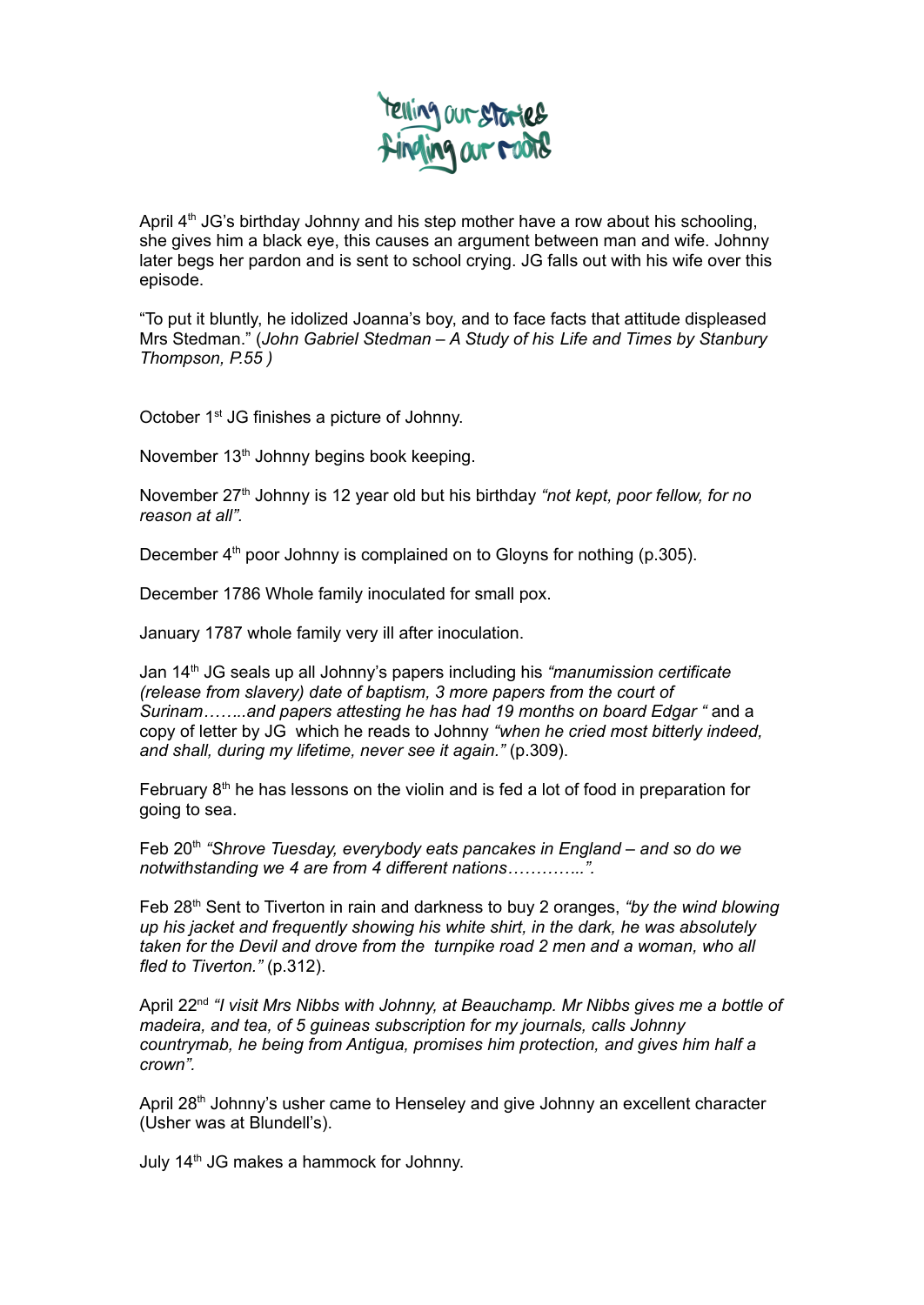

Nov 20<sup>th</sup> Johnny has measles – another round of arguments with Mrs Stedman in which she is cruel to him according to JG's diary.

1788 Johnny is serving in the British navy, he comes home on leave on 3rd July.

August 13 th JG quotes a newspaper article: *"Amidst the many marks of loyalty shewn to their Majesties the King and Queen, it ought not to be buried in obscurity, that at Tiverton, in Devonshire, a half-pay officer, whose only two English-born children, (a fine body and girl) were christened Georage William and Sophia Charlotte. This at least; is equal to an illumination."*

11<sup>th</sup> October Johnny offered to go to Botany Bay and China but JG rejects it on account of there being 300 convicts aboard.

October 31 st *"My dear Johnny ends the Bible with me which we read from the beginning to the end. The same day receive a letter from London in which he is offered to go to The Bay of Honduras, Antigua or Jamaica. He chooses the first, with Capt. Young's son, George Young, on board the Amity Hall, a new vessel, and I prepare him immediately to set out tomorrow."*

November 1<sup>st</sup> Johnny departs by coach to London.

November 27<sup>th</sup> "we drink Johnny's health" - he is 15 years old.

'Amity Hall'l launched on the Thames 1789.

July 9<sup>th</sup> 1789 Johnny home from Jamaica to Tiverton.

September 26<sup>th</sup> Johnny appears in full uniform for the first time as midshipman of the 'Southampton'.

March 10<sup>th</sup> Johnny appointed aboard the 'Lizard'.

March 14<sup>th</sup> Johnny and JG ride around to take leave of friends. March 16 th *"dressed in full uniform, and gold laced hat, he goes and takes farewell from his friends in Tiverton".*

March 17 th *"he set off for Portsmouth as midshipman aboard the Lizard frigate, of 28 guns, Capt John Hutt, commander. I ..conduct John as far as Halberton, where he parts with a heavy heart for miss Hobson".*

Johnny is earning 20 shillings a month (P.336).

Jan 22 nd 1795 JG records *"In Broad Lane lived 3 travellers lately, who saw the whole world, viz: Tom Davy, America, Botany Bay, Spain, Cape Horn, Cape of Good Hope etc., Pearce, Gibraltar, Mediterranean, Italy, China, all E and W Indies etc., etc, and myself, Guiana in South America, France, Germany, Holland etc., etc, that is to say, only in part."*

13<sup>th</sup> January 1795 Letter to Gentleman's Magazine from Francis Gloyns: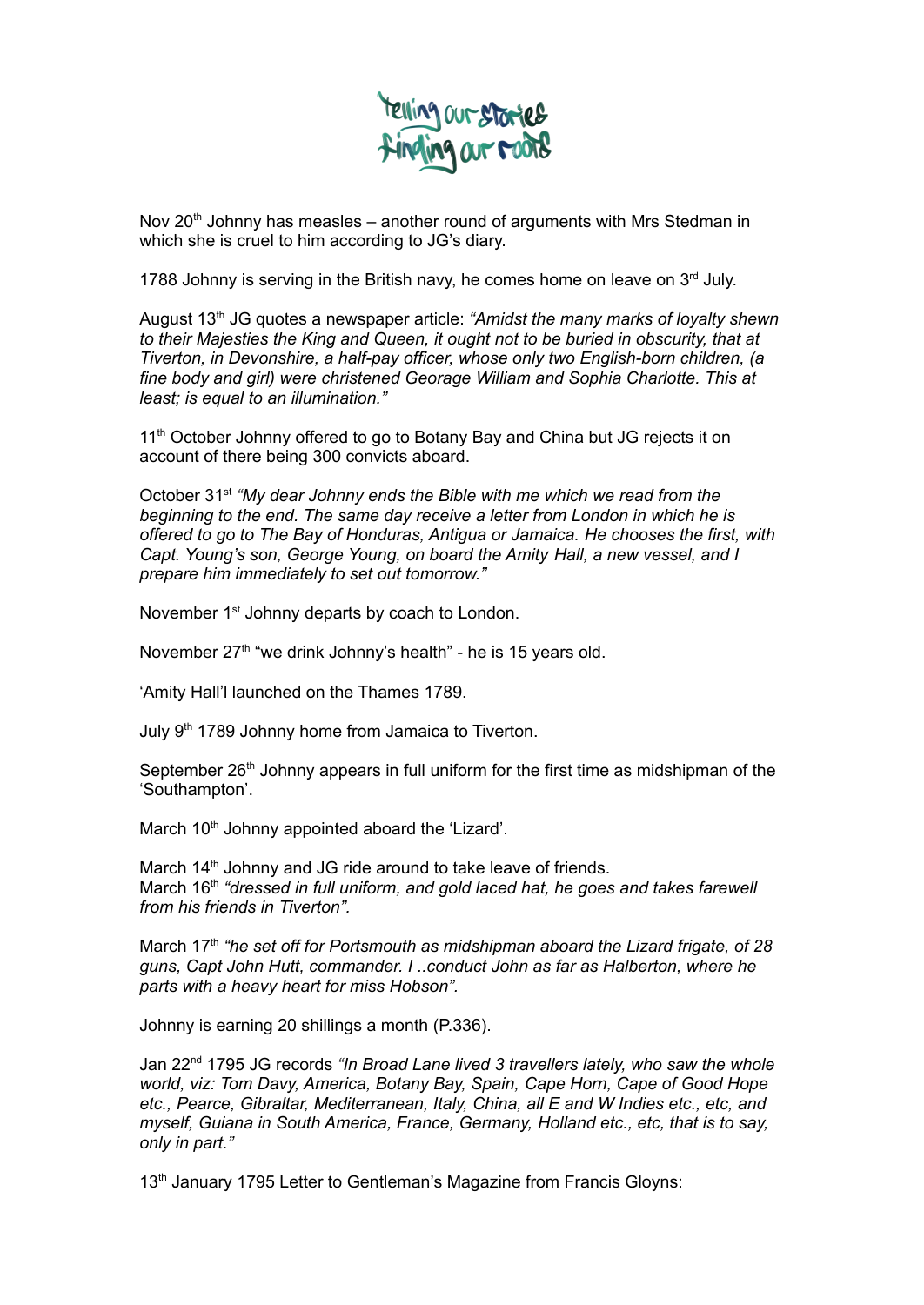

*Sir, if the annexed beautiful letter is worth your attention (as I hope it will prove) you are at liberty to present it to the world in your instructive Weekly Entertainer. It was written by Colonel Stedman (to be delivered only after his death) to his Mulatto son, a charming youth, and a sailor, educated by myself in this town, but who since unfortunately perished at sea, while discharging his duty in commanding a pinnace, at the early age of 17, off the island of Jamaica.*

*Francis Gloyns Tiverton January 13 th 1795*

JG writes Johnny *"absorb'd by the rentless ocean"*

" It appears that a John Stedman, surgeon, became demise in 1801. The Registrar General, of Spanish Town, Jamaica, gives note that: CR Vol1 Folio 199 – burial of John Stedman, late surgeon HMS York, 1801, Palisades, Port Royal"

"Whether this person could have been the hapless midshipman is more than probable."

*(John Gabriel Stedman – A Study of his Life and Times by Stanbury Thompson, P128)*

Letter sent to JG's brother on 30<sup>th</sup> August 1792:

*"…I received fatal tidings that my dear Johnny Stedman is no more, who was on his fifth voyage, lost out of the ship's boat at Jamaica, after swimming a considerable time. His death broake my heart as he was of the most amiable disposition, and just entering into life to push his fortune, and perhaps that of his poor brothers. He is, poor lad, universally regretted, his character being without a blemish, while he was allowed to be the first seaman of his age, just 17. There being but two men with him at the time, they are, by all, suspected guilty of his death, and now upon their trail in London before Sir Sampson Wright. Put yourself for a moment in my situation, and judge of my feeling. I am ill ever since, and Mrs Stedman is exceedingly low, but we hope in the course of 14 days to be able to travel; when we set off by London, in* order that I may be present at the end of the trial. Oh God! How heavy is my heart at *this moment, nor did it ever experience such a fatal stroke. I can write no longer on the subject, that you, my Dear! may never experience the unhappy state of my mind is the sincere wish of your affectionate brother Stedman"*

There are no civil or navel records of a trial however. Johnny's fate is a complete blank but Stedman's 'An Elegy on My Sailor' seems to suggest that he was the victim of slander and racism:

*"no more thy olive-beauties on the waves shall be the scorn of such European slaves,*